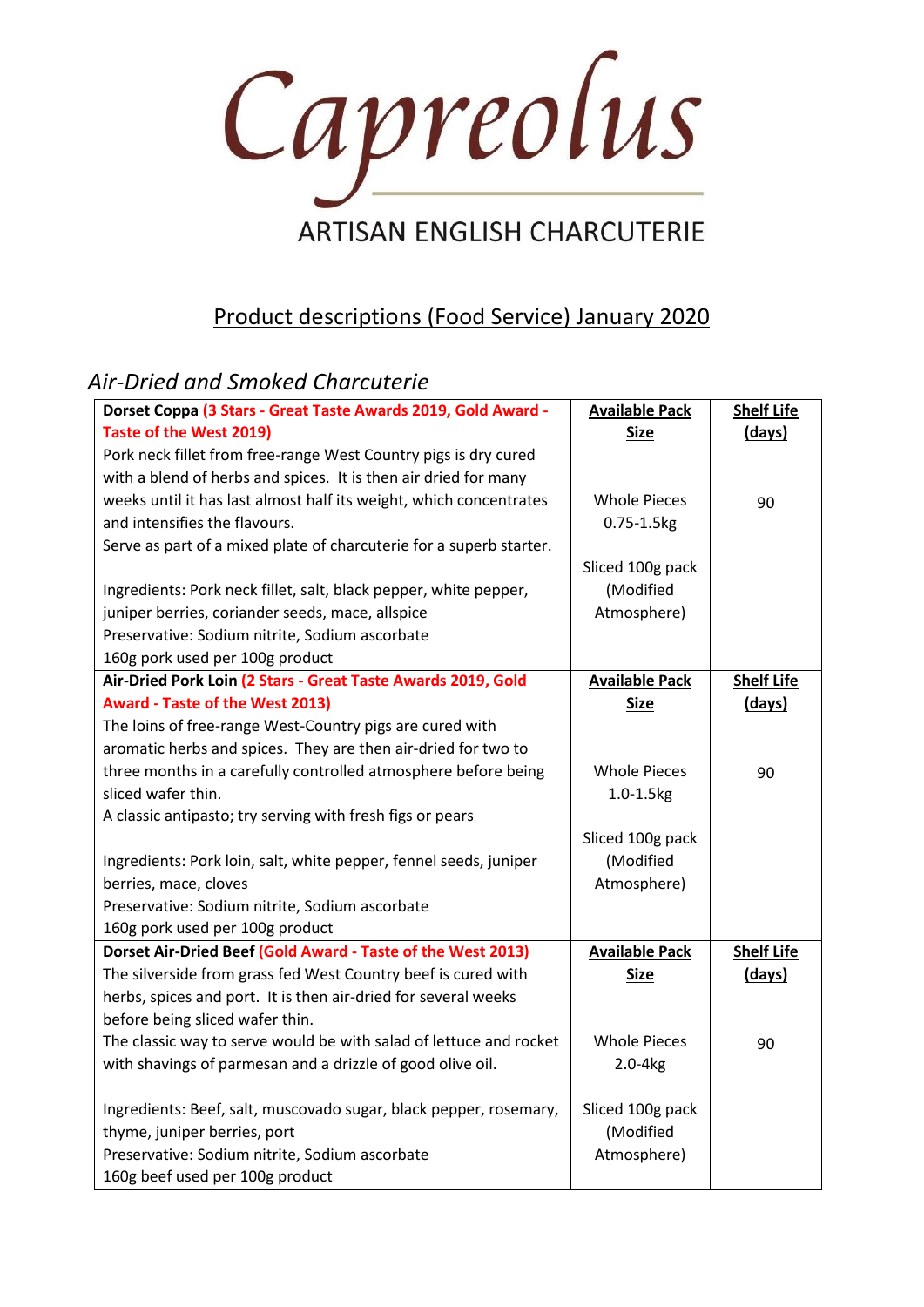| Smoked Mutton (3 Stars - Great Taste Awards 2019, Taste of the                                          | <b>Available Pack</b> | <b>Shelf Life</b> |
|---------------------------------------------------------------------------------------------------------|-----------------------|-------------------|
| <b>West Champion Cured Meat 2017)</b>                                                                   | <b>Size</b>           | (days)            |
| Leg of mutton from West Country sheep is cured with rosemary,                                           |                       |                   |
| juniper, garlic, black pepper, and port. It is then air-dried before                                    |                       |                   |
| being smoked with beech wood.                                                                           | <b>Whole Pieces</b>   | 90                |
| It makes an excellent salad served with some peppery watercress                                         | $1.0-2kg$             |                   |
| or rocket and a drizzle of balsamic dressing.                                                           |                       |                   |
|                                                                                                         | Sliced 100g pack      |                   |
| Ingredients: Mutton leg, salt, rosemary, garlic, juniper berries,                                       | (Modified             |                   |
| black pepper, port                                                                                      | Atmosphere)           |                   |
| Preservative: Sodium nitrite, Sodium ascorbate                                                          |                       |                   |
| 160g mutton used per 100g product                                                                       |                       |                   |
| Uphall Farmhouse Air-Dried Ham (2 Stars - Great Taste Awards                                            | <b>Available Pack</b> | <b>Shelf Life</b> |
| 2019, Gold Award - Taste of the West 2012)                                                              | <b>Size</b>           | (days)            |
| Legs of free-range pigs from farms in Dorset and Somerset are                                           |                       |                   |
| cured with pepper, fennel, and bay. They are then air-dried for                                         |                       |                   |
| many months in a carefully controlled atmosphere before being                                           | <b>Whole Pieces</b>   | 90                |
| sliced wafer thin.                                                                                      | 1.8-3.0kg             |                   |
| Try serving with fresh figs.                                                                            |                       |                   |
|                                                                                                         | Sliced 100g pack      |                   |
| Ingredients: Pork leg, salt, black pepper, white pepper, fennel                                         | (Modified             |                   |
| seeds, bay leaves                                                                                       | Atmosphere)           |                   |
| Preservative: Sodium nitrite, Sodium ascorbate                                                          |                       |                   |
| 165g pork used per 100g product                                                                         |                       |                   |
| Lardo - Truffle Infused (3 Stars - Great Taste Awards 2014)                                             | <b>Available Pack</b> | <b>Shelf Life</b> |
| The thickest back fat from free-range pigs (from pedigree Middle                                        | <b>Size</b>           | (days)            |
| White pigs bred on Exmoor) is cured for 2 months with rosemary,                                         |                       |                   |
| garlic, sage, juniper berries and black pepper. It is then                                              |                       |                   |
| fermented, a process that alters the structure of the fat and                                           |                       |                   |
| makes it render at much lower temperature; this gives the fat an                                        |                       |                   |
| incredibly silky mouth-feel. It is then brushed with English truffle                                    | <b>Whole Pieces</b>   | 90                |
| oil and allowed to infuse for a further month.                                                          | 0.5 to 1.0kg          |                   |
|                                                                                                         |                       |                   |
| Amazing on hot sour-dough bread as a canapé, or shavings over a<br>risotto.                             |                       |                   |
|                                                                                                         |                       |                   |
|                                                                                                         |                       |                   |
| Ingredients: Pork back fat, salt, rosemary, garlic, sage, juniper<br>berries, black pepper, truffle oil |                       |                   |
| Preservative: Sodium nitrite, Sodium ascorbate                                                          |                       |                   |
| 110g pork used per 100g product                                                                         |                       |                   |
| Guanciale (3 Stars & Best Charcuterie Product - Great Taste                                             | <b>Available Pack</b> |                   |
|                                                                                                         |                       | <b>Shelf Life</b> |
| Awards 2019, Supreme Champion Product - Taste of the West                                               | <b>Size</b>           | (days)            |
| 2013)                                                                                                   |                       |                   |
| The jowls of free-range West Country pigs is cured, fermented,                                          |                       |                   |
| and finally air-dried. The resultant Guanciale has great depth of                                       | <b>Whole Pieces</b>   | 90                |
| flavour and can be used in similar ways to pancetta. It is the                                          | $0.75 - 1.5$ kg       |                   |
| classic ingredient in real Carbonara.                                                                   |                       |                   |
|                                                                                                         | Sliced 200g           |                   |
| Ingredients: Pork jowl, salt, garlic, muscovado sugar, black                                            | vacuum pack           |                   |
| pepper, juniper berries, bay leaves, mace                                                               |                       |                   |
| Preservative: Sodium nitrite, Sodium ascorbate                                                          |                       |                   |
| 130g pork used per 100g product                                                                         |                       |                   |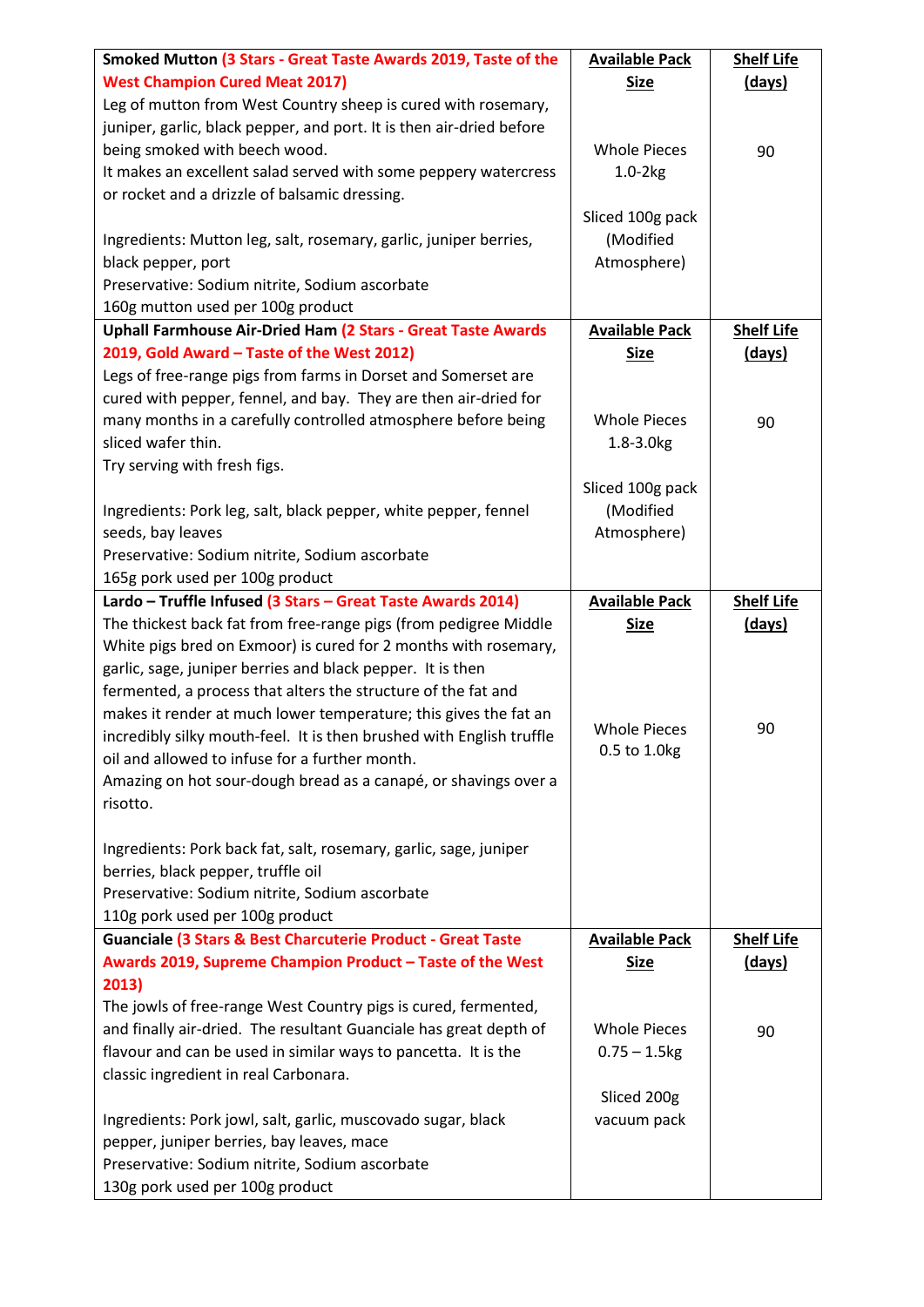| Pancetta (Best Cured Meat - Taste of the West 2012) & Smoked        | <b>Available Pack</b> | <b>Shelf Life</b> |
|---------------------------------------------------------------------|-----------------------|-------------------|
| Pancetta                                                            | <b>Size</b>           | (days)            |
| The belly of free-range West Country pigs is cured, fermented,      |                       |                   |
| and finally air-dried. The resultant pancetta has a little more fat |                       |                   |
| than modern pigs but is far, far tastier.                           | Whole Pieces          | 90                |
|                                                                     | 1.0-3.0 $kg(1/2)$     |                   |
| Ingredients: Pork belly, salt, garlic, muscovado sugar, black       | Belly)                |                   |
| pepper, juniper berries, bay leaves, mace                           |                       |                   |
| Preservative: Sodium nitrite, Sodium ascorbate                      | Sliced 200g           |                   |
| 130g pork used per 100g product                                     | vacuum pack           |                   |
|                                                                     |                       |                   |

## *Cooked Charcuterie*

| Smoked Duck Breast (Gold Award - Taste of the West 2010)                                                                                                                                                                                        | <b>Available Pack</b>                        | <b>Shelf Life</b> |
|-------------------------------------------------------------------------------------------------------------------------------------------------------------------------------------------------------------------------------------------------|----------------------------------------------|-------------------|
| Free-range duck breast from Sladesdown Farm in Devon is cured                                                                                                                                                                                   | <b>Size</b>                                  | (days)            |
| in a brine flavoured with thyme, juniper, black pepper, honey,<br>maple syrup, and port. It is then smoked with beech wood.<br>Serve with a salad for an elegant starter. Smoked duck goes<br>particularly well with fruits like pear or mango. | 6 unsliced<br>breasts per pack               | 90                |
| Ingredients: Duck breast, salt, thyme, juniper, black pepper,<br>honey, maple syrup, port                                                                                                                                                       |                                              |                   |
| Preservative: Sodium nitrite                                                                                                                                                                                                                    |                                              |                   |
| 140g duck used per 100g product                                                                                                                                                                                                                 |                                              |                   |
| Confit of Duck (Gold Award - Taste of the West 2016)                                                                                                                                                                                            | <b>Available Pack</b>                        | <b>Shelf Life</b> |
| Duck legs from free-range Peking/Aylesbury cross ducks bred by                                                                                                                                                                                  | <b>Size</b>                                  | (days)            |
| Daniel Mason of Sladesdown Farm in Devon are dry-cured in sea<br>salt, herbs, and spices. They are then very gently cooked sous-                                                                                                                |                                              |                   |
| vide in duck fat. They are exceptionally tender and very rich - one                                                                                                                                                                             | Individual packs                             | 90                |
| leg is a generous portion for one person.                                                                                                                                                                                                       | of 2 legs per pack                           |                   |
| Ingredients: Free-range duck legs, duck fat, sea salt, garlic, thyme,<br>black pepper, bay leaves, allspice, cloves<br>140g meat used for 100g product                                                                                          |                                              |                   |
| Dorset Pastrami (Gold Award - Taste of the West 2016)                                                                                                                                                                                           | <b>Available Pack</b>                        | <b>Shelf Life</b> |
| Salmon muscle (also known as Pope's Eye or Faux Fillet) from<br>grass-fed West Country Beef (PGI) is cured in a highly flavoured                                                                                                                | <b>Size</b>                                  | (days)            |
| brine. It is then cold-smoked over beech wood before being                                                                                                                                                                                      | <b>Whole Pieces</b>                          |                   |
| cooked very slowly sous-vide. Perfect for a sandwich served on                                                                                                                                                                                  | $1.0 - 1.5$ kg                               | 60 days           |
| rye bread with some gherkins.                                                                                                                                                                                                                   |                                              | refrigerated      |
| Ingredients: Beef, salt, garlic, black pepper, yellow MUSTARD<br>seed, coriander, allspice, chilli, cinnamon, bay leaves, cloves,                                                                                                               | Sliced 100g pack<br>(Modified<br>Atmosphere) |                   |
| ginger<br>Preservative: Sodium nitrite                                                                                                                                                                                                          |                                              |                   |
| 140g meat used per 100g product                                                                                                                                                                                                                 |                                              |                   |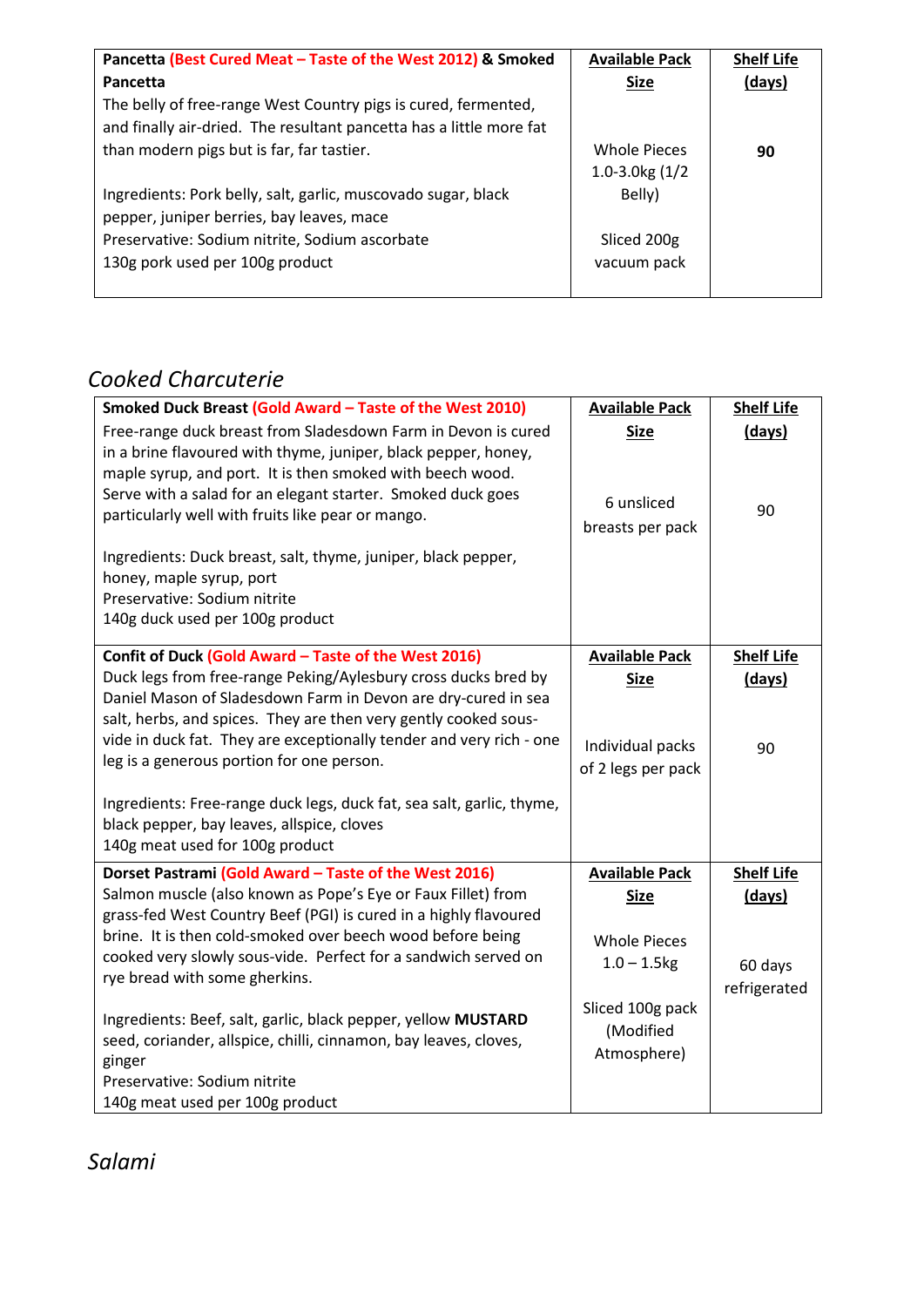| <b>Chorizo - for cooking</b>                                                                                                               | <b>Available Pack</b> | <b>Shelf Life</b> |
|--------------------------------------------------------------------------------------------------------------------------------------------|-----------------------|-------------------|
| Free-range pork from Dorset is cured and flavoured with smoked                                                                             | <b>Size</b>           | (days)            |
| Spanish paprika (PDO), sweet Ancho chilli, cayenne pepper for                                                                              |                       |                   |
| heat, and Spanish Purple Garlic. This chorizo is described as                                                                              |                       |                   |
| 'medium' heat. The sausages are filled into natural hog casings                                                                            | 10 per pack           |                   |
| before being fermented and air-dried.                                                                                                      | (approx. weight       | 90                |
| LACTOSE AND GLUTEN FREE                                                                                                                    |                       | refrigerated      |
|                                                                                                                                            | 1.0kg)                |                   |
| Ingredients: Pork, pork fat, salt, paprika, ancho chilli, garlic,                                                                          |                       |                   |
| cayenne pepper                                                                                                                             |                       |                   |
| Preservatives: Sodium nitrite, Sodium ascorbate                                                                                            |                       |                   |
| 143g meat used for 100g product                                                                                                            |                       |                   |
| Dorset Nduja (Gold Award - Taste of the West 2016)                                                                                         | <b>Available Pack</b> | <b>Shelf Life</b> |
| A spreadable salami originating in Calabria that is full of chilli.                                                                        | <b>Size</b>           | (days)            |
| Delicious spread on toast, but added to dishes for a rich, fiery kick                                                                      |                       |                   |
| - much like a meaty mustard. It is also terrific thinly spread onto a<br>pizza base or as the base for a hot pasta sauce. The sausages are |                       |                   |
|                                                                                                                                            | 5 per pack            | 90                |
| filled into natural hog casings before being fermented and air-<br>dried.                                                                  | (approx. weight       |                   |
| <b>LACTOSE AND GLUTEN FREE</b>                                                                                                             | 600g)                 |                   |
|                                                                                                                                            |                       |                   |
| Ingredients: Pork fat, pork, Kashmiri chilli, black pepper, salt,                                                                          |                       |                   |
| cayenne pepper, fennel seed, chilli flakes                                                                                                 |                       |                   |
| Preservatives: Sodium nitrite, Sodium ascorbate                                                                                            |                       |                   |
| 130g meat used for 100g product                                                                                                            |                       |                   |
| <b>Dorset Soft Salami</b>                                                                                                                  | <b>Available Pack</b> | <b>Shelf Life</b> |
| (Champion Cured Meat - Taste of the West 2018)                                                                                             | <b>Size</b>           | (days)            |
| This is a soft and spreadable salami with the consistency of a                                                                             |                       |                   |
| pâté; inspired by Ventricina from the Abruzzo region of Italy. It is                                                                       |                       |                   |
|                                                                                                                                            |                       |                   |
| made with free-range pork from Dorset and seasoned with a                                                                                  | 5 per pack            | 90                |
| complex blend of herbs and a little orange zest. The sausages are                                                                          | (approx. weight       |                   |
| filled into natural hog casings before being fermented and air-                                                                            | 600g)                 |                   |
| dried.                                                                                                                                     |                       |                   |
| It is best treated as if it was a pâté, served with toast or a                                                                             |                       |                   |
| sourdough cracker                                                                                                                          |                       |                   |
| LACTOSE AND GLUTEN FREE                                                                                                                    |                       |                   |
| Ingredients: Pork, pork fat, salt, port, paprika, garlic, fennel,                                                                          |                       |                   |
| rosemary, orange zest, black pepper, white pepper, juniper                                                                                 |                       |                   |
| berries                                                                                                                                    |                       |                   |
| Preservatives: Sodium nitrite, Sodium ascorbate                                                                                            |                       |                   |
| 130g pork used for 100g product                                                                                                            |                       |                   |
| Dorset Rosette Salami (1 Star - Great Taste Awards 2019)                                                                                   | <b>Available Pack</b> | <b>Shelf Life</b> |
| Based on the classic Rosette de Lyon salami, free-range pork from                                                                          | <b>Size</b>           | (days)            |
| Dorset is ground and seasoned with salt, black pepper, garlic and                                                                          |                       |                   |
| Quatre Epices. The sausages are filled into natural casings before                                                                         |                       |                   |
| being fermented and air-dried.                                                                                                             | Approx. weights       | 90                |
| Dorset Rosette salami makes an excellent snack on its own or can                                                                           | 700g & 1.2kg          |                   |
| be enjoyed as part of charcuterie platter. Ideal with a fine West                                                                          |                       |                   |
| Country cider                                                                                                                              |                       |                   |
| <b>LACTOSE AND GLUTEN FREE</b>                                                                                                             | Sliced 100g pack      |                   |
| Ingredients: Pork, pork fat, salt, black pepper, garlic, Quatre                                                                            | (Modified             |                   |
| Epices                                                                                                                                     | Atmosphere)           |                   |
| Preservatives: Sodium nitrite, Sodium ascorbate                                                                                            |                       |                   |
| 170g pork used for 100g product                                                                                                            |                       |                   |